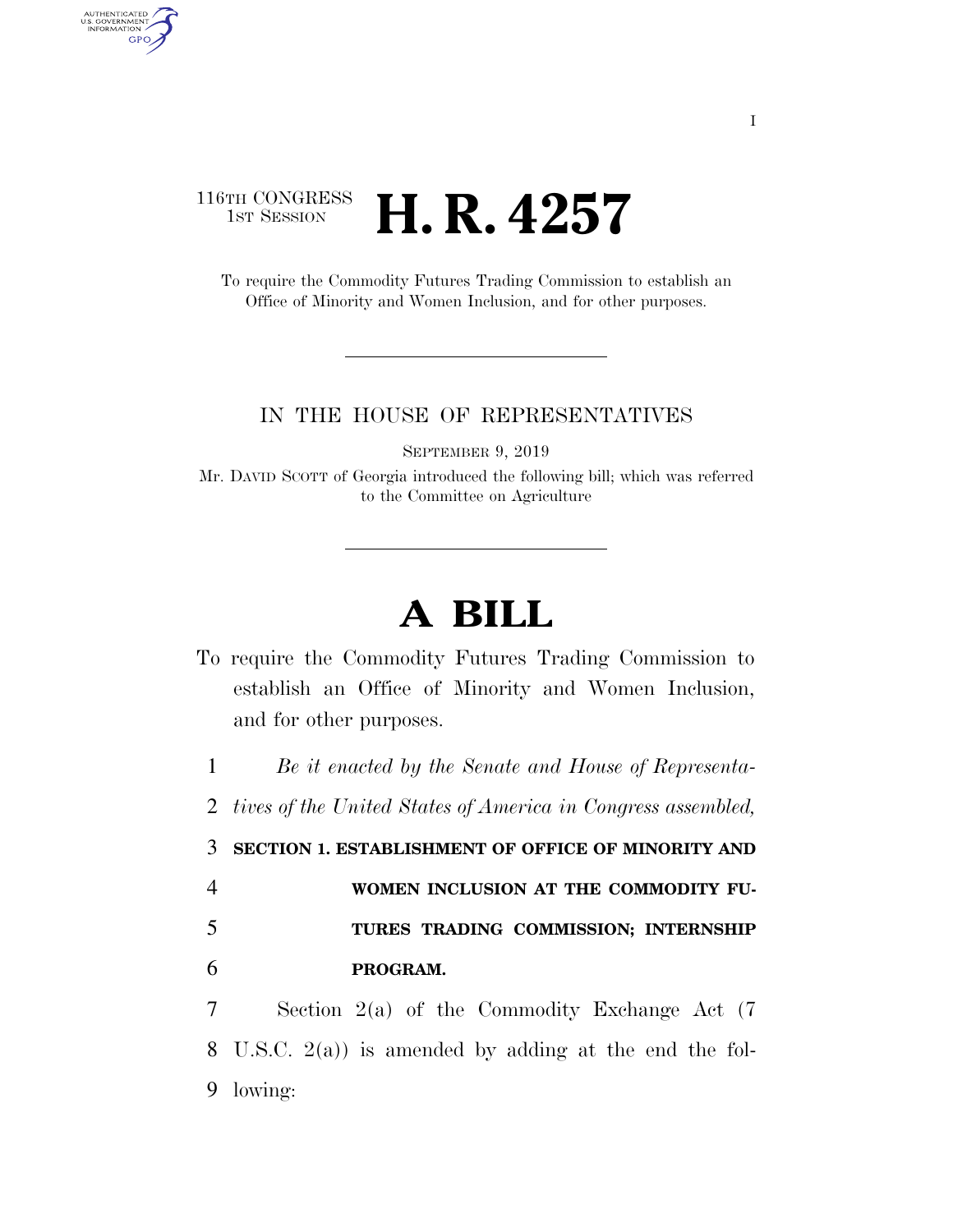1 "(16) OFFICE OF MINORITY AND WOMEN INCLU- SION.—Within 6 months after the date of the enactment of this paragraph, the Commission shall comply with sec- tion 342 of the Dodd-Frank Wall Street Reform and Con-sumer Protection Act.

''(17) ANNUAL INTERNSHIP PROGRAM.—

 ''(A) IN GENERAL.—The Executive Director shall establish a program to place an appropriate number of students attending qualified institutions in a semester-length internship within one of the Commission's divisions.

 ''(B) FUNDING.—The Commission shall set aside an appropriate percentage of the funds allo- cated to the office of the Chairman to enable the se- lected interns identified in subparagraph (A) to af- ford living expenses, including rent and a per-diem, in the metropolitan areas where the Director identi-fies internship opportunities.

 ''(C) QUALIFIED INSTITUTION DEFINED.—In this paragraph, the term 'qualified institution' means—

22 ''(i) an 1890 Institution (as defined in sec- tion 2 of the Agricultural Research, Extension, and Education Reform Act of 1998 (7 U.S.C.  $7601$ );